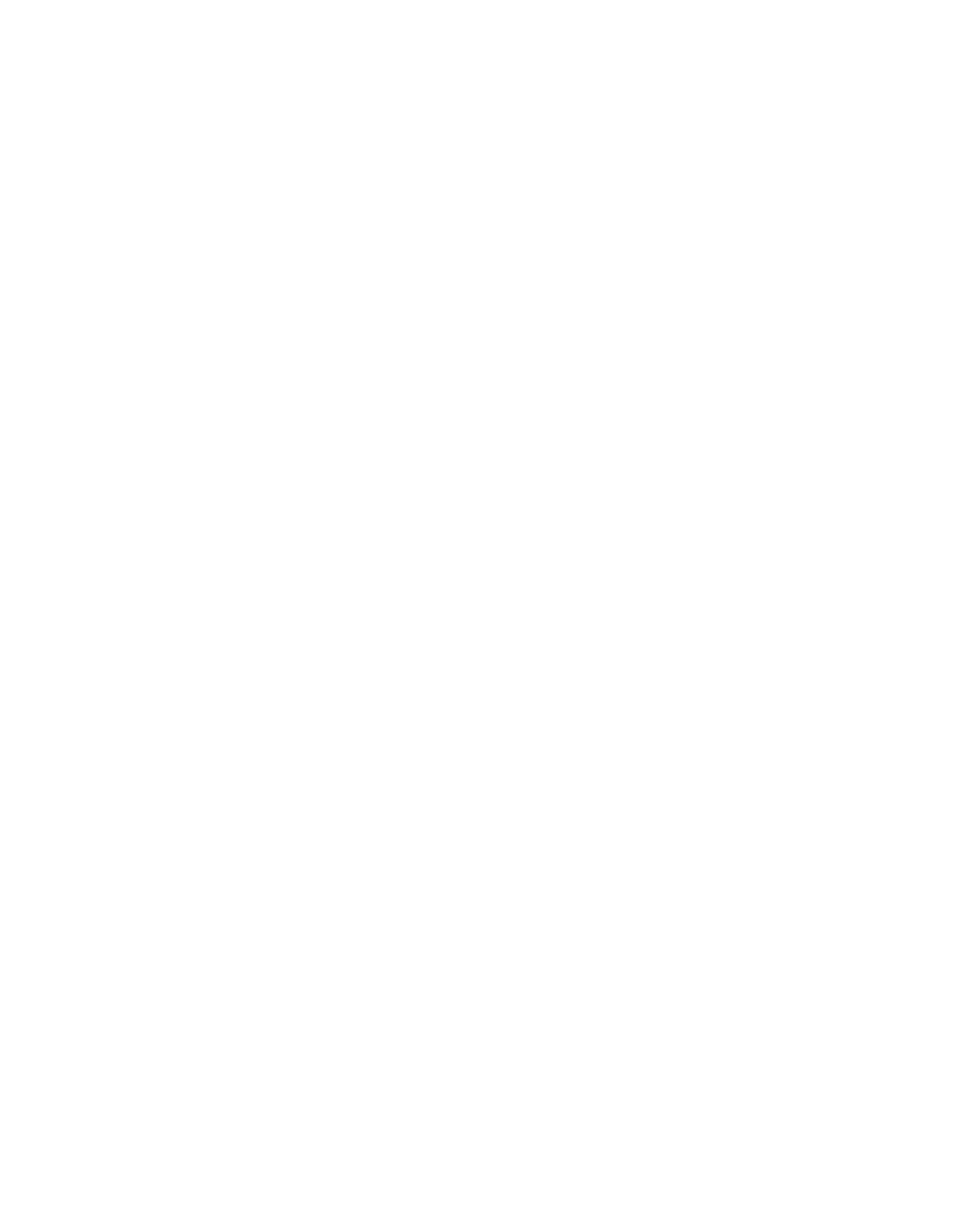epidemiological study conducted in Japan from 2009 to 2010 (5807 respondents), the prevalence of hyperhidrosis in Japan was 13.95% (810 persons), and 741 persons had primary focal hyperhidrosis. The prevalence of primary axillary hyperhidrosis was 5.75% (334 persons), with a mean onset age of 19.5 years. While 6.3% of patients with primary focal hyper hidrosis, including axillary hyperhidrosis, consulted a physician, 47.8% used non-antiperspirant deodorants, highlighting the need for an appropriate treatment environment and education of patients.<sup>2</sup>

The Clinical Guidelines for Primary Focal Hyperhidrosis (2015 revised edition) published by the Japanese Dermatological Association recommend botulinum toxin type A and topical alu minum chloride for the treatment of primary axillary hyperhidro sis.<sup>3</sup> Botulinum toxin type A, which was shown to be effective and safe in a double-blind, placebo-controlled, randomized study in Japanese patients with primary axillary hyperhidrosis, <sup>4</sup> is a treatment for primary axillary hyperhidrosis with evidence of well-controlled study. However, injection of high-molecular weight botulinum toxin type A at 20–30 sites is painful, $5$  and use of botulinum toxin type A in primary axillary hyperhidrosis is cov ered by health insurance only in severe cases in Japan. On the other hand, topical aluminum chloride, which is the most com mon topical preparation for the treatment of hyperhidrosis, $5$  has not been studied in randomized controlled studies in primary axillary hyperhidrosis and is not covered by health insurance in Japan. Propantheline, an oral anticholinergic, is covered by health insurance for the treatment of hyperhidrosis in Japan, but one-third of patients treated with oral anticholinergics are with drawn from treatment because of adverse drug reactions.<sup>5</sup> Taken together, there are unmet medical needs in the treatment of primary focal hyperhidrosis, and a treatment for primary focal hyperhidrosis that is safe and effective with evidence of wellcontrolled study and is less likely to cause injection pain or systemic anticholinergic adverse drug reactions is necessary.

Human sweat glands are classified as eccrine or apocrine, and sweat resulting from hyperhidrosis is secreted by the eccrine sweat glands. The eccrine sweat glands are innervated by cholinergic nerves, and acetylcholine may stimulate postsy naptically localized M3 muscarinic receptors of the eccrine glands to induce sweating.<sup>6</sup>

Sofpironium bromide (BBI-4000) is an M3 receptor ligand that resembles anticholinergic glycopyrronium bromide in chemical structure and has been developed as a retrometaboli cally designed drug that is chemically modified to contain ethyl ester.<sup>7,8</sup> A retrometabolically designed drug is a drug chemically modified to exert desired effects at the site of administration, after which it is quickly converted into inactive or less active metabolite(s) upon entry into the systemic circulation with an aim to reduce systemic adverse drug reactions. It has been reported that sofpironium bromide and (2R)-BBI-4000, which is a mixture of sofpironium bromide and its stereoiso mer, were shown to be anticholinergic in a Magnus test using guinea pig ileum and an ocular administration study in rabbits, and that (2R)-BBI-4010, which is the de-esterified form of (2R)- BBI-4000, is less anticholinergic than (2R)-BBI-4000.<sup>9</sup> It is a hypothesized that sofpironium bromide has a high binding

affinity for the M3 acetylcholinergic receptor at the local site of administration, but is hydrolyzed at the ester linkage to less active metabolite(s) upon entry into blood. Based on this hypothesis, sofpironium bromide is expected to be effective in reducing sweating in primary axillary hyperhidrosis and to be associated with fewer systemic anticholinergic adverse drug reactions. We conducted a phase 3 study to verify the efficacy and safety of 5% sofpironium bromide gel (hereinafter referred to as sofpironium) administrated for 6 weeks in Japanese patients with primary axillary hyperhidrosis.

# **METHODS**

## Study design

A phase 3, multi-center, randomized, double-blind, vehicle-controlled, parallel-group study of 5% sofpironium was conducted in Japanese patients with primary axillary hyperhidrosis to verify the superiority of sofpironium applied to the axillae once daily at bedtime for 6 weeks over the vehicle in terms of efficacy based on the primary end-point defined as the proportion of patients with a Hyperhidrosis Disease Severity Score (HDSS) of 1 or 2 at the end of treatment and a 50% or more reduction in total gravi metric weight of sweat at the end of treatment relative to baseline. The safety was also evaluated. This study was started after the protocol was approved by the institutional review board (IRB). The study was conducted in compliance with the protocol approved by the IRB, the principles of the Declaration of Hel sinki, and the ministerial ordinance concerning Good Clinical Practice (Ordinance of the Ministry of Health and Welfare no. 28, 1997) and its revisions. Written informed consent was obtained from all patients before participation in the study. The study period was from 2018 to 2019 (JAPIC no. JapicCTI-183948).

In this study, the assessment time points were baseline (three time points of baseline-1, -2 and -3), week 2, week 4 and week 6 (three time points of week 6-1, -2 and -3).

#### Study patients

Patients who were aged 12 years or older at the time of informed consent and diagnosed with primary axillary hyper hidrosis meeting at least two of the following six conditions were eligible to participate in the study if all of the other inclu sion criteria were met: (i) onset age of 25 years or younger; (ii) bilateral symmetrical sweating; (iii) no sweating during sleep; (iv) at least one episode of heavy sweating per week; (v) family history of axillary hyperhidrosis; and (vi) excessive sweating interfering with daily activities. The other four inclusion criteria were: (i) HDSS of 3 or 4 at baseline-1 to -3; (ii) Hyperhidrosis Disease Severity Measure–Axillary (HDSM-Ax) score of 2 or more at baseline-1 to -3; (iii) gravimetric weight of sweat per side of 50 mg or more at two or more of baseline-1 to -3; and (iv) subjective symptoms that had persisted for at least 6 months at the time of informed consent.

The main exclusion criteria were as follows: (i) secondary hyperhidrosis; (ii) heavy sweating triggered or worsened by menopause; (iii) thoracic sympathectomy was indicated; (iv) receiving or received treatment that might have affected the efficacy and/or safety evaluation in the study; and (v)

2 **C** 2021 The Authors. *The Journal of Dermatology* published by John Wiley & Sons Australia, Ltd on behalf of Japanese Dermatological Association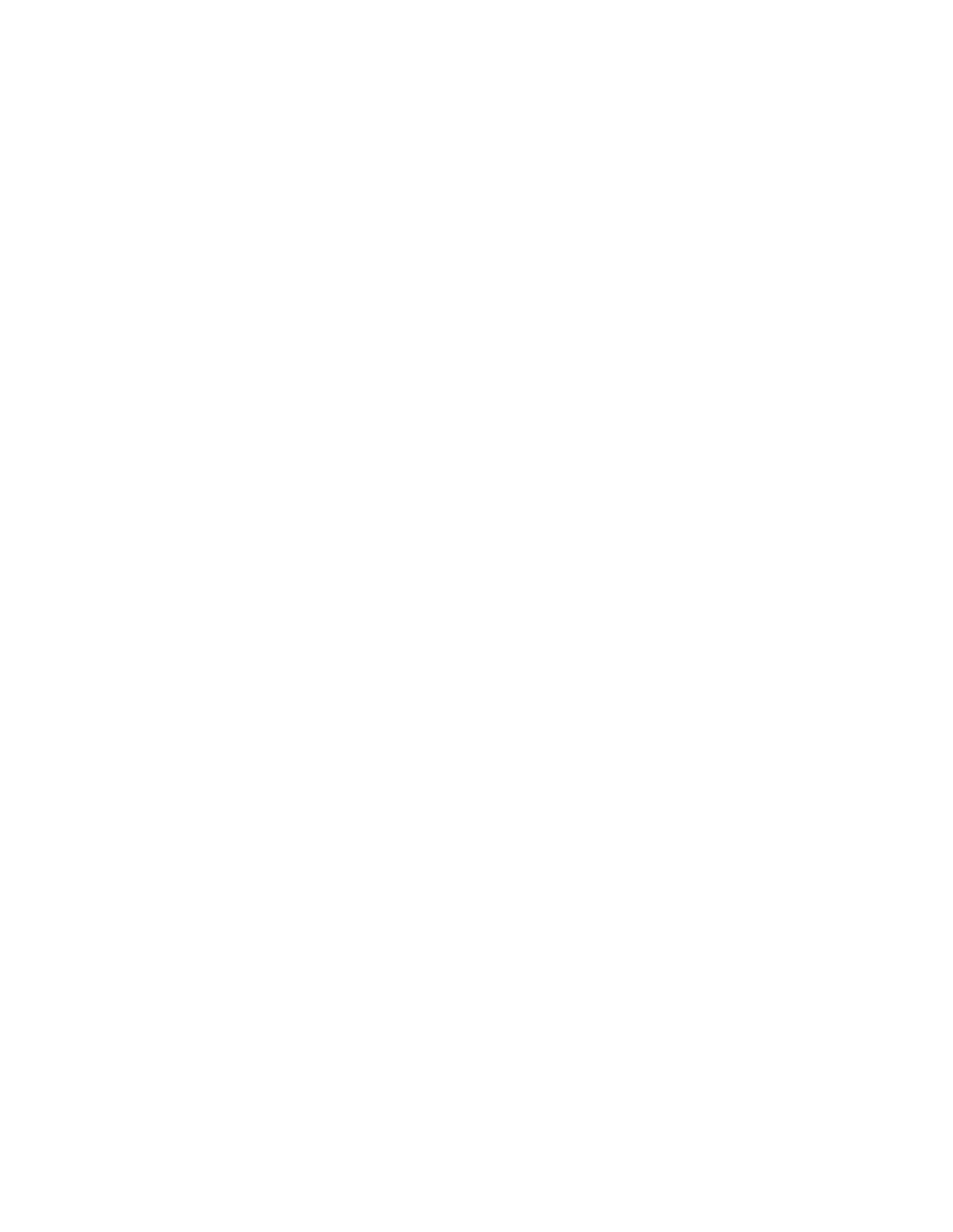concurrent or previous disease that might have affected the efficacy and/or safety evaluation in the study.

## Registration and assignment

Patients were registered by a registration center (EPS, Tokyo, Japan) independently. Patients were assigned to a sofpironium group or a vehicle group at a 1:1 ratio using the minimization method. The registration center sealed and securely retained allocation codes until database lock following the end of the study. Dynamic allocation based on sex, total gravimetric weight of sweat at baseline, HDSS at baseline and medical site was employed to balance the number of patients with regard to these factors that might have affected the efficacy evaluation.

## Treatment method

An adequate amount of 5% sofpironium or vehicle (vehicle alone) was thoroughly applied to both axillae once daily at bedtime for 6 weeks. The study drug was applied with an applicator to prevent the study drug exposure to a patient's hand. In a preceding phase 2 dose-finding study evaluating the efficacy and safety of sofpironium at concentrations of 5%, 10% and 15%, efficacy was observed at 5% and higher con centrations, whereas the incidence of systemic anticholinergic adverse drug reactions was lower in the 5% group than in the 10% and 15% groups. Hence, based on consideration of the balance between efficacy and safety, 5% sofpironium was rec ommended as the clinical dose.

## End-points

The primary efficacy end-point was the proportion of patients who satisfied both criteria with a  $H D S S^{10}$  of 1 or 2 at the  $S$ end of 6-week treatment and a 50% or more reduction in total gravimetric weight of sweat at the end of treatment relative to baseline. The gravimetric weight of sweat was mea sured as the difference in filter paper weight before and after 5 min of contact with the affected area. The primary efficacy end-point was a combined end-point composed of two out comes, and each component of the primary end-point was also evaluated as the secondary efficacy end-point. The sec ondary efficacy end-points were: (i) the proportion of patients with a HDSS of 1 or 2 at the end of treatment; (ii) the proportion of patients with a 50% or more reduction in total gravimetric weight of sweat at the end of treatment relative to baseline; (iii) the change in total gravimetric weight of sweat from baseline to the end of treatment; (iv) the change in Dermatology Life Quality Index (DLQI) (for axillary hyper hidrosis) score<sup>11</sup> from baseline-3 to week 6-3; (v) the proportion of patients with an improvement of 1.5 or more in HDSM-Ax score<sup>12</sup> from baseline to the end of treatment; and sv (vi) the change in HDSM-Ax score from baseline to the end of treatment.

The HDSS is used to assess the severity of primary focal hyperhidrosis by classifying subjective symptoms as follows: (i) sweating is never noticeable and never interferes with daily activities; (ii) sweating is tolerable, but sometimes interferes with daily activities; (iii) sweating is barely tolerable and frequently interferes with daily activities; and (iv) sweating is intolerable and always interferes with daily activities.

The HDSM-Ax is a severity scale for axillary hyperhidrosis, and is a 5-point (0–4) patient-reported outcome measure with mean response scores comprised of 11 individual questions.<sup>12</sup> The DLQI, which is designed to evaluate the skin disease-related QOL, was modified into the DLQI (for axillary hyperhidro sis) to make it more suitable in assessment of primary axillary hyperhidrosis. Responses to 10 questions were scored and summed to obtain the DLQI (for axillary hyperhidrosis) score.

The gravimetric weight of sweat, HDSS and HDSM-Ax score were measured at baseline-1 to -3, week 2, week 4 and week 6-1 to -3. The DLQI score was measured at baseline-3, week 4 and week 6-3.

The safety end-points were adverse events, local tolerance (assessed by the physician and patients), vital signs and laboratory values (hematology, biochemistry and urinalysis). Adverse events were coded into the systemic organ class (SOC) and preferred term (PT) according to MedDRA/J version 21.1. An adverse event that, in the opinion of the sponsor with reference to that of the investigator, may be attributable to an anticholinergic effect was considered as an anticholinergic adverse event if the medical expert agreed. Multiple episodes of the same adverse event in the same patient were counted as one patient in calculation of the incidence. For local toler ance, the physician assessed dryness, erythema and scaling on a 5-point sale (0, none; 1, minimal; 2, mild; 3, moderate; and 4, severe), and patients assessed burning sensation and itching on a 5-point sale (0, none; 1, very mild; 2, mild; 3, mod erate; and 4, severe).

#### Statistical analysis

The target sample size was a total of 270 patients, consisting of 135 in the sofpironium group and 135 in the vehicle group based on the rationale described below. In a dose-finding study in Japan, the proportion of patients with a HDSS of 1 or 2 at the end of treatment and a 50% or more reduction in total gravimetric weight of sweat at the end of treatment relative to baseline was 42.3% in the vehicle group and 63.5% in the sofpironium group. Assuming that the proportion in the present study would be 43% in the vehicle group and 63% in the sofpironium group, the necessary number of patients was therefore calculated to be 129 per group with a 1:1 ratio of vehicle versus sofpironium by  $\chi^2$ -test with  $\alpha = 0.05$  and  $\beta$  = 0.1. Allowing for withdrawals, the target sample size was determined to be a total of 270 patients, with 135 patients per group.

Analyses were performed in accordance with a written pro cedure finalized before unblinding. The gravimetric weight of sweat, HDSS and HDSM-Ax score at baseline and week 6 were measured at three time points each (baseline-1 to -3 and week 6-1 to -3, respectively), and the median of three mea surements was used as data from each patient at baseline and week 6. For each end-point, mean, standard deviation (SD), median, range, proportion (%) of patients and 95% confidence interval (CI) at each assessment time point were calculated for each treatment group for between-group comparison. A  $\chi^2$ -test

© 2021 The Authors. The Journal of Dermatology published by John Wiley & Sons Australia, Ltd 3 on behalf of Japanese Dermatological Association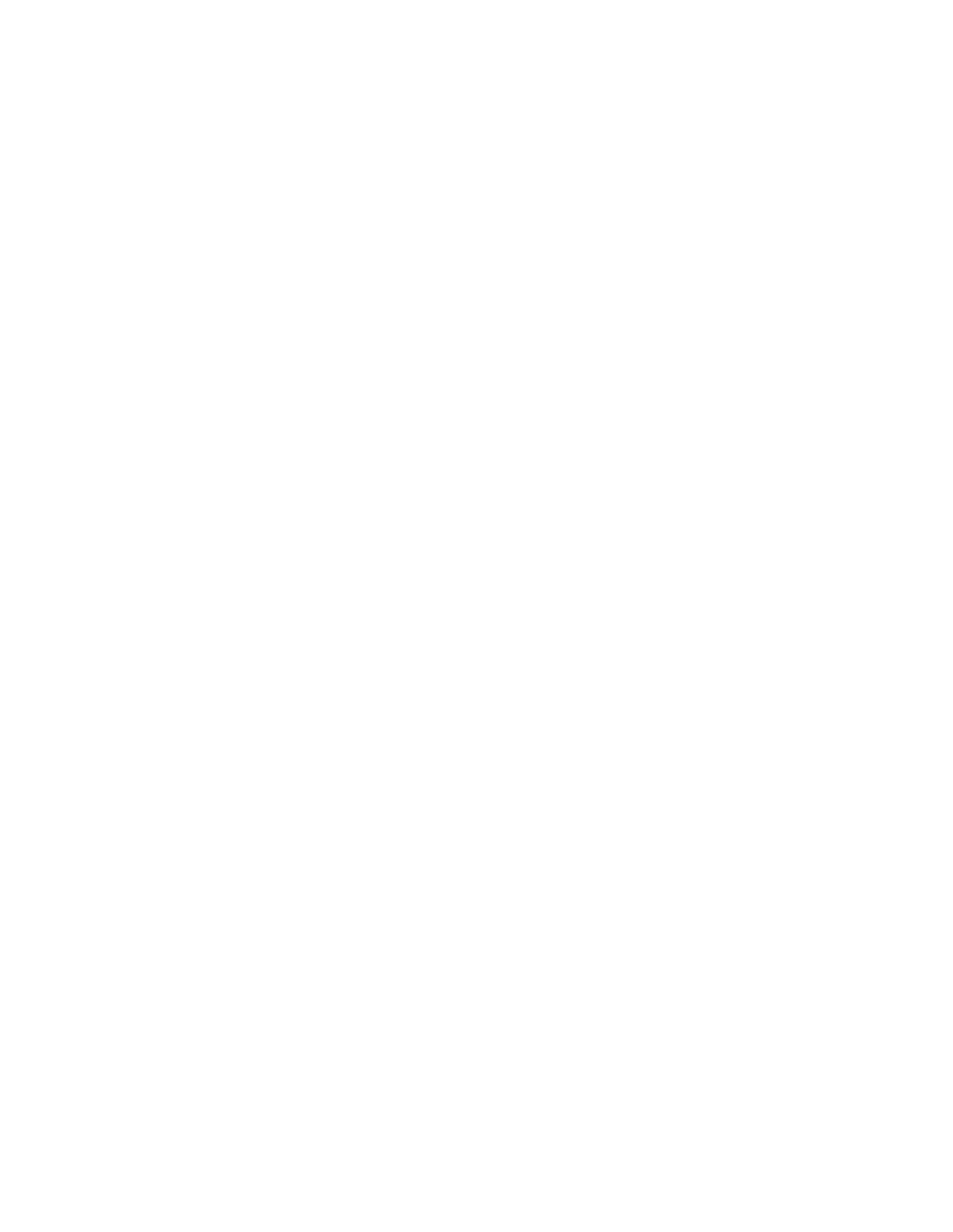was used for categorical variables, and an unpaired t-test or ANCOVA with baseline value as the covariate were used for quantitative variables. A two-sided significance level of 5% was used, and no adjustment for multiplicity was made.  $SAS^{\circ}$  th version 9.4 software (SAS Institute, Cary, NC, USA) was used for data analysis.

# RESULTS

### Study patients

The disposition of study patients is presented in Figure 1. Of the 517 Japanese patients with primary axillary hyperhidrosis who provided written informed consent, 281 were eligible and randomized to receive 5% sofpironium or vehicle (141 patients in the sofpironium group and 140 patients in the vehicle group). Study treatment was started in all of these 281 patients. Of the 281 patients who received study treatment, one in the sofpiro nium group and one in the vehicle group were discontinued from the study before week 6 due to an adverse event and pregnancy, respectively, and the remaining 279 patients com pleted the study at week 6.

All of the <sup>281</sup> randomized patients were included in the fullanalysis set (FAS), and <sup>259</sup> patients in the FAS, after excluding 22 patients, were included in the per protocol set (PPS). The reasons for excluding 22 patients were meeting any of the exclusion criteria, use of prohibited drug (or therapy), with drawal from the study before efficacy assessment at week 6, deviation from the condition for measuring gravimetric weight of sweat at baseline or the end of treatment, end-of-treatment visit outside the acceptable range, study treatment compliance of less than 80% and failure to use the study drug on the day before the end-of-treatment visit. The safety analysis set (SAF) was identical to the FAS.

In the 281 patients of the FAS, there were more females than males, and the median age was 35.0 years. There were no imbalances in the patient baseline characteristics between the two treatment groups (Table 1).

## **Efficacy**

## Primary efficacy end-point (FAS and PPS)

The efficacy was analyzed in the FAS as the primary analysis population, and also in the PPS.

In the FAS, the proportion of patients with a HDSS of 1 or 2 at the end of treatment and a 50% or more reduction in total gravimetric weight of sweat at the end of treatment relative to baseline was 53.9% in the sofpironium group and 36.4% in the vehicle group. A statistically significant difference of 17.5% (95% CI, 6.02–28.93) was observed between these two groups at this end-point ( $P = 0.003$ ). Similar results were observed in the PPS (Table 2).

## Secondary efficacy end-points (FAS)

HDSS. The proportion of patients with a HDSS of 1 or 2 at the end of treatment was 60.3% in the sofpironium group and 47.9% in the vehicle group ( $P = 0.036$ ). The difference was 12.4% (95% CI, 0.86–23.99) between these two groups (Table 3). The proportion of patients with a HDSS of 1 or 2 was consistently higher from week 2 to 6 in the sofpironium group than in the vehicle group (Fig. 2a).

Gravimetric weight of sweat. The proportion of patients with a 50% or more reduction in total gravimetric weight of sweat at the end of treatment relative to baseline was 77.3% in the sof pironium group and 66.4% in the vehicle group  $(P = 0.042)$ .



Figure 1. Patient disposition. FAS, full analysis set; PPS, per protocol set; SAF, safety analysis set.

4 © 2021 The Authors. The Journal of Dermatology published by John Wiley & Sons Australia, Ltd on behalf of Japanese Dermatological Association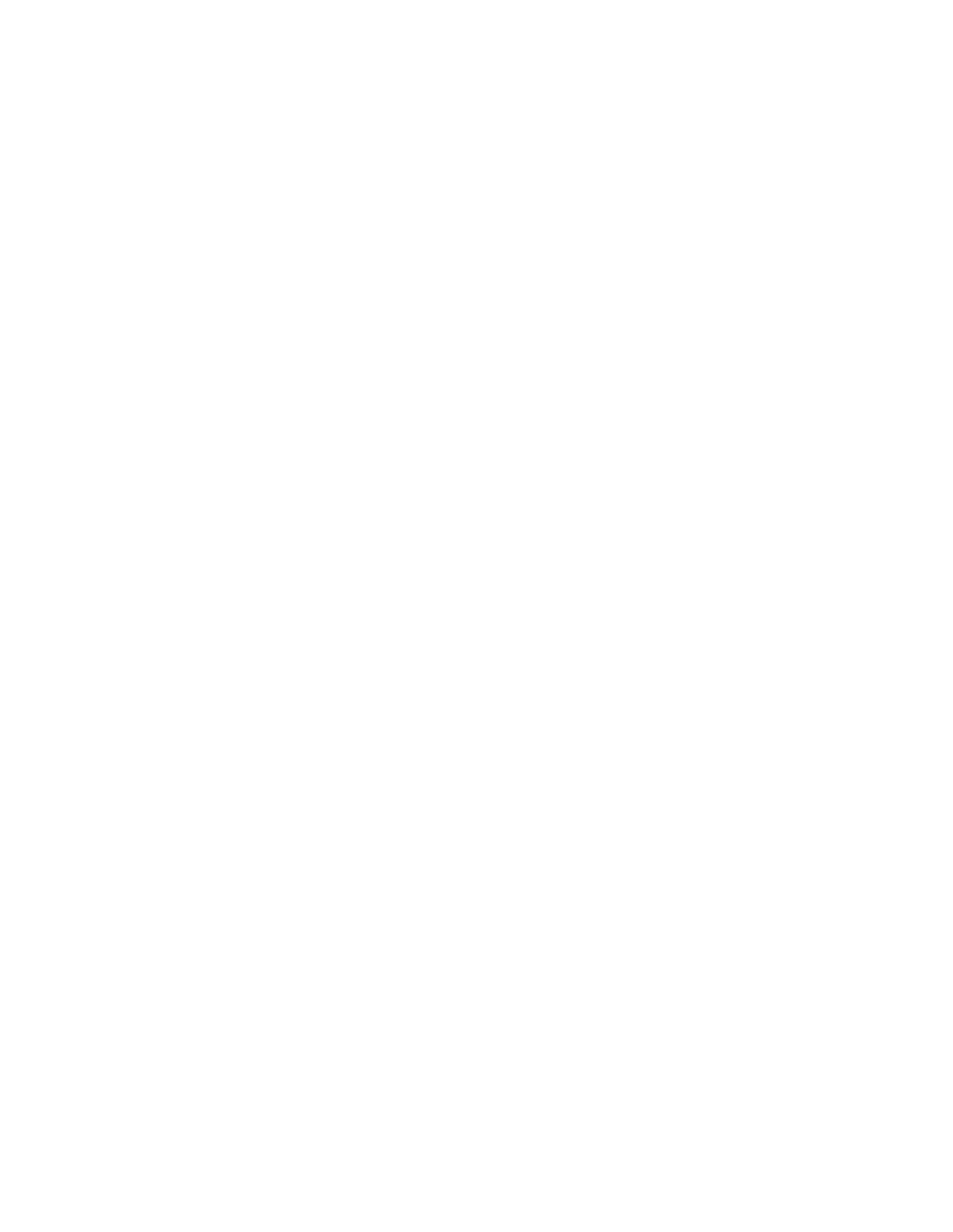Table 1. Baseline characteristics of study patients (FAS)

|                          | Sofpironium<br>$(n = 141)$             | Vehicle<br>$(n = 140)$ | Total<br>$(n = 281)$ |
|--------------------------|----------------------------------------|------------------------|----------------------|
| Age (years)              |                                        |                        |                      |
| Mean<br>(SD)             | 35.6 (13.44)                           | 36.1 (12.44)           | 35.8 (12.93)         |
| Median                   | 35.0                                   | 36.0                   | 35.0                 |
| Range                    | $13 - 72$                              | $13 - 72$              | $13 - 72$            |
| Sex (%)                  |                                        |                        |                      |
| Male                     | 43 (30.5)                              | 41 (29.3)              | 84 (29.9)            |
| Female                   | 98 (69.5)                              | 99 (70.7)              | 197 (70.1)           |
| BMI (kg/m <sup>2</sup> ) |                                        |                        |                      |
| Mean<br>(SD)             | 21.50 (3.292)                          | 21.84 (3.043)          | 21.67<br>(3.170)     |
| Median                   | 20.96                                  | 21.36                  | 21.22                |
| Range                    | 14.8-34.2                              | $16.0 - 32.8$          | 14.8-34.2            |
|                          | Total gravimetric weight of sweat (mg) |                        |                      |
| Mean<br>(SD)             | 228.0 (167.10)                         | 226.3 (128.88)         | 227.1<br>(149.02)    |
| Median                   | 172.0                                  | 188.5                  | 183.0                |
| Range                    | 105-1083                               | 102-778                | 102-1083             |
| HDSS, $n$ $%$            |                                        |                        |                      |
| Grade 3                  | 95 (67.4)                              | 94 (67.1)              | 189 (67.3)           |
| Grade 4                  | 46 (32.6)                              | 46 (32.9)              | 92 (32.7)            |
| <b>HDSM-Ax score</b>     |                                        |                        |                      |
| Mean<br>(SD)             | 3.06(0.514)                            | 3.04 (0.572)           | 3.05(0.543)          |
| Median                   | 3.09                                   | 3.00                   | 3.09                 |
| Range                    | $2.0 - 4.0$                            | $2.0 - 4.0$            | $2.0 - 4.0$          |
| <b>DLQI</b> total score  |                                        |                        |                      |
| Mean<br>(SD)             | 11.7 (4.96)                            | 10.9 (4.42)            | 11.3(4.71)           |
| Median                   | 11.0                                   | 11.0                   | 11.0                 |
| Range                    | $1 - 26$                               | $0 - 23$               | $0 - 26$             |

BMI, body mass index; DLQI, Dermatology Life Quality Index; HDSM-Ax, Hyperhidrosis Disease Severity Measure–Axillary; HDSS, Hyper hidrosis Disease Severity Score; SD, standard deviation.

The difference was 10.9% (95% CI, 0.44–21.32) between these two groups (Table 3). The mean change in total gravimetric weight of sweat from baseline to the end of treatment was  $-157.6$  mg in the sofpironium group and  $-127.6$  mg in the vehicle group  $(P = 0.015)$ , and the estimated between-group difference in least squares mean was  $-28.9$  mg (95% CI,  $-52.44$  to  $-5.45$ ) (Table 3). The mean total gravimetric weight

#### Table 2. Summary of primary efficacy end-point

of sweat was consistently lower from weeks 2 to 6 in the sof pironium group than in the vehicle group (Fig. 2b).

DLQI score. The mean change in DLQI score from baseline-3 to week 6-3 was  $-6.8$  in the sofpironium group and  $-4.5$  in the vehicle group ( $P < 0.001$ ). The reduction was greater by  $-2.2$  (95% CI,  $-3.36$  to  $-1.13$ ) in the sofpironium group than in the vehicle group (Table 3).

HDSM-Ax score. The mean change in HDSM-Ax score from baseline to the end of treatment was  $-1.41$  in the sofpironium group and  $-0.93$  in the vehicle group ( $P < 0.001$ ). The reduction was greater by  $-0.48$  (95% CI,  $-0.704$  to  $-0.253$ ) in the sofpironium group than in the vehicle group (Table 3). The proportion of patients with an improvement of 1.5 or more in HDSM-Ax score from baseline to the end of treatment was 48.2% in the sofpironium group and 26.4% in the vehicle group ( $P < 0.001$ ). The difference was 21.8% (95% CI, 10.78– 32.82) between these two groups (Table 3). The mean HDSM-Ax score was consistently lower from weeks 2 to 6 in the sof pironium group than in the vehicle group (Fig. 2c).

## Analysis of efficacy in subgroups

Subgroup analyses stratified by age, sex, total gravimetric weight of sweat at baseline and HDSS at baseline, which were the factors that might have affected the efficacy evaluation, were performed. In subgroup analyses, improvement was con sistently greater in the sofpironium group than in the vehicle group in all subgroups, as exemplified by a greater improve ment in the sofpironium group than in the vehicle group in the subgroup of patients with severe disease (total gravimetric weight of sweat at baseline, ≥400 mg) (no data are presented).

#### Safety

In this study, the safety was evaluated in 281 patients in the SAF. The incidence of adverse events was 44.0% (62/141 patients) in the sofpironium group and 30.7% (43/140 patients) in the vehicle group, and the incidence of adverse drug reactions was 16.3% (23/141 patients) in the sofpironium group and 5.0% (7/140 patients) in the vehicle group. By severity, adverse events were generally mild or moderate in both groups. In the sofpironium group, common events (incidence, ≥5%) were nasopharyngitis (14.2%, 20/141 patients), dermatitis at the application site (8.5%, 12/141 patients) and erythema at the application site (5.7%, 8/141 patients), all of which

| Analysis population | Sofpironium<br>Achievement of primary<br>efficacy end-point,<br>% (no. of patients) | Vehicle        | Difference, % (95% CI) |       |
|---------------------|-------------------------------------------------------------------------------------|----------------|------------------------|-------|
| <b>FAS</b>          | 53.9% (76/141)                                                                      | 36.4% (51/140) | 17.5% (6.02-28.93)     | 0.003 |
| <b>PPS</b>          | 54.5% (72/132)                                                                      | 37.8% (48/127) | 16.8% (4.78–28.72)     | 0.006 |

CI, confidence interval; FAS, full analysis set; PPS, per protocol set.  $^* \chi^2$ -Test.

© 2021 The Authors. The Journal of Dermatology published by John Wiley & Sons Australia, Ltd 5 on behalf of Japanese Dermatological Association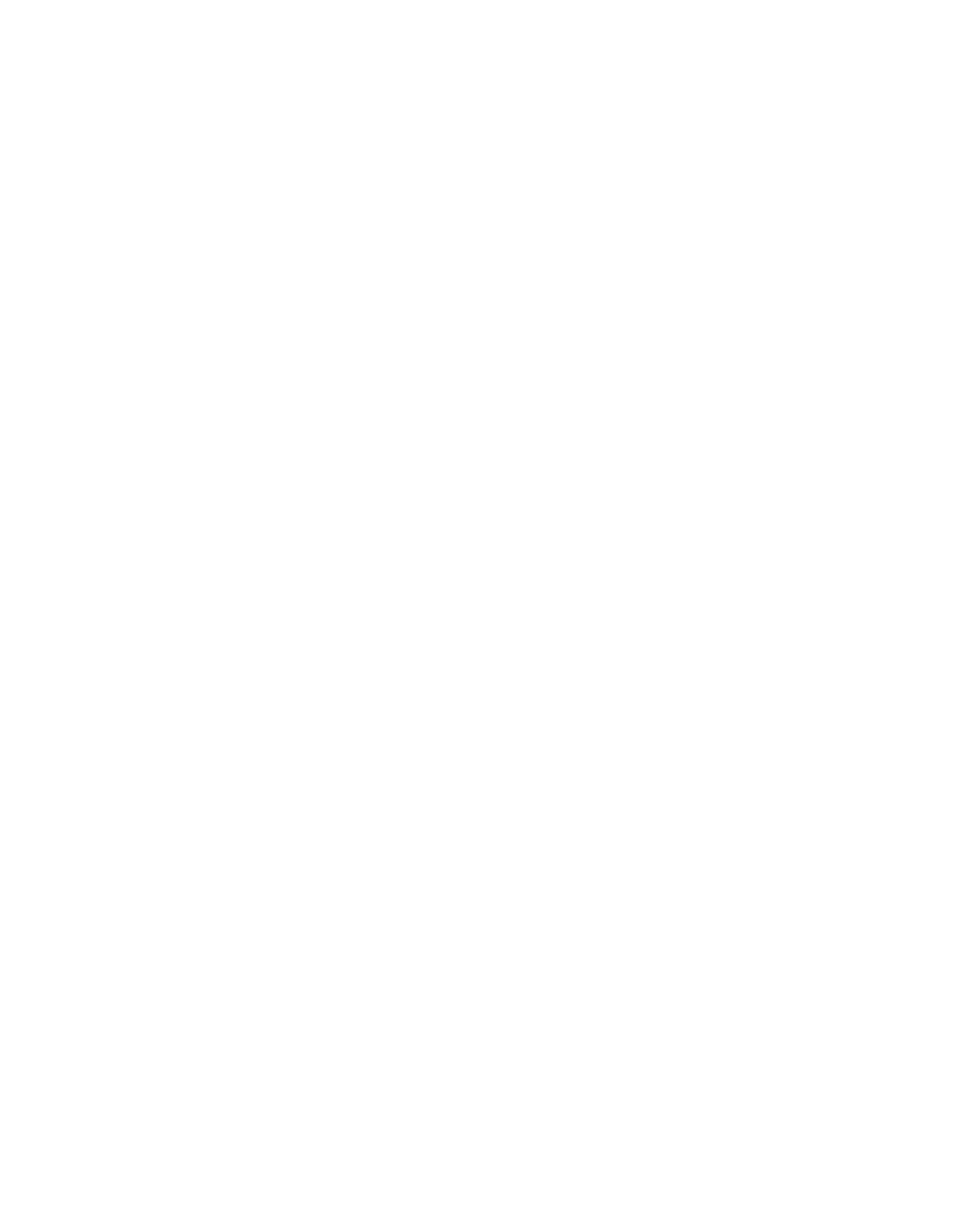|  |  | <b>Table 3.</b> Summary of secondary efficacy end-points |  |
|--|--|----------------------------------------------------------|--|
|--|--|----------------------------------------------------------|--|

| Secondary efficacy end-points                                                                            | Sofpironium ( $n = 141$ ) | Vehicle ( $n = 140$ ) | P                      |
|----------------------------------------------------------------------------------------------------------|---------------------------|-----------------------|------------------------|
| Patients with HDSS 1 or 2 at week 6, $n$ (%)                                                             | 85 (60.3%)                | 67 (47.9%)            | $0.036*$               |
| Patients with $\geq 50\%$ reduction in total gravimetric weight<br>of sweat at week 6/at baseline, n (%) | 109 (77.3%)               | 93 (66.4%)            | $0.042*$               |
| Mean change in total gravimetric weight of sweat from<br>baseline to week 6 (SD)                         | $-157.6$ mg (149.32)      | $-127.6$ mg (121.05)  |                        |
| Least squares mean                                                                                       | $-157.1$ mg               | $-128.1$ mg           | $0.015^{\dagger}$      |
| Mean change in DLQI score from baseline to week 6 (SD)                                                   | $-6.8(4.94)$              | $-4.5(4.54)$          | $< 0.001$ <sup>*</sup> |
| Patients with improvement $\geq$ 1.5 in HDSM-Ax score from<br>baseline to week 6, $n$ (%)                | 68 (48.2%)                | 37 (26.4%)            | $< 0.001*$             |
| Mean change in HDSM-Ax score from baseline to week 6 (SD)                                                | $-1.41(1.008)$            | $-0.93(0.902)$        | $< 0.001$ <sup>‡</sup> |

BMI, body mass index; DLQI, Dermatology Life Quality Index; HDSM-Ax, Hyperhidrosis Disease Severity Measure–Axillary; HDSS, Hyperhidrosis Disease Severity Score; SD, standard deviation.

\*γ - Test.  $t_{\text{ANCOVA}}$  adjusting with baseline value.<br> $t_{\text{Unpaired}}$  t-test.

occurred more frequently in the sofpironium group than in the vehicle group (Table 4). Adverse drug reactions (PT) with an incidence of 2% or more in any treatment group were dermatitis at the application site (6.4% [9/141 patients] in the sofpiro nium group and 2.1% [3/140 patients] in the vehicle group), erythema at the application site (5.7% [8/141 patients] and 0% [0/140 patients]) and pruritus at the application site (2.1% [3/ 141 patients] and 0% [0/140 patients]). All of these events occurred at the application site of the study drug with a higher incidence in the sofpironium group than in the vehicle group.

The incidence of adverse events at the application site of the study drug was 21.3% (30/141 patients) in the sofpironium group and 5.0% (7/140 patients) in the vehicle group, and the incidence of adverse drug reactions at the application site of the study drug was 15.6% (22/141 patients) in the sofpironium group and 3.6% (5/140 patients) in the vehicle group. These adverse events and adverse drug reactions occurred more fre quently in the sofpironium group than in the vehicle group. By severity, all these events were mild, except for moderate urti caria in one patient in the sofpironium group.

In this study, there were no deaths. Other serious adverse events were diverticulitis and immunoglobulin A nephropathy in one patient each in the vehicle group, with none reported in the sofpironium group. The adverse event leading to with drawal from the study was mild erythema at the application site in one patient in the sofpironium group, which was found to be resolving at a follow up after withdrawal. Anticholinergic adverse events were constipation, thirst and mydriasis in the sofpironium group, and blurred vision and headache in the vehicle group. All anticholinergic adverse events resolved without interruption or discontinuation of study treatment. Two adverse events led to interruption or discontinuation of study treatment in one patient in the sofpironium group (Table 4). Both events occurred at the application site (erythema and dermatitis at the application site) and were considered as adverse drug reactions. After interruption or discontinuation of study treatment, one resolved and the other was resolving.

For all variables of local tolerance at week 6, the median was 0 in both groups, and the mean was higher in the sofpiro nium group than in the vehicle group. There were no significant differences in vital signs between the treatment groups. For laboratory values over the study period and in individual patients, there were no notable changes in any parameters.

# **DISCUSSION**

In the 281 patients who participated in this study, the median age was 35.0 years and 70.1% of patients were female. Consistent with a finding from an epidemiological study in Japan that the age-specific prevalence of primary focal hyperhidrosis was high est in the 25–29-year category, $^2$  relatively more patients aged 20– 40 years were included in the present study, reflecting the age distribution of patients with primary axillary hyperhidrosis in Japan. While the epidemiological study reported a significantly higher prevalence of primary focal hyperhidrosis in males than in females,<sup>2</sup> female patients with hyperhidrosis are more willing to receive treatment than male patients.<sup>2,13</sup> In the present study as well, female patients with primary axillary hyperhidrosis might have been more willing to participate in the study to receive a new treat ment than male patients.

Figure 2. Changes in values of secondary efficacy end-points at each evaluation point. (a) Changes in proportion of patients with Hyperhidrosis Disease Severity Score (HDSS) of 1, 2, 3 or 4. (b) Changes in total gravimetric weight of sweat. (c) Changes in Hyper hidrosis Disease Severity Measure–Axillary (HDSM-Ax) score. Data from each patient at baseline and week 6 consisted of the median of measurements at three time points each (baseline-1 to -3 and week 6-1 to -3, respectively), and data from each patient at weeks 2 and 4 consisted of the measurement at one time point each. The patients with no data at each evaluation point were excluded from the analysis.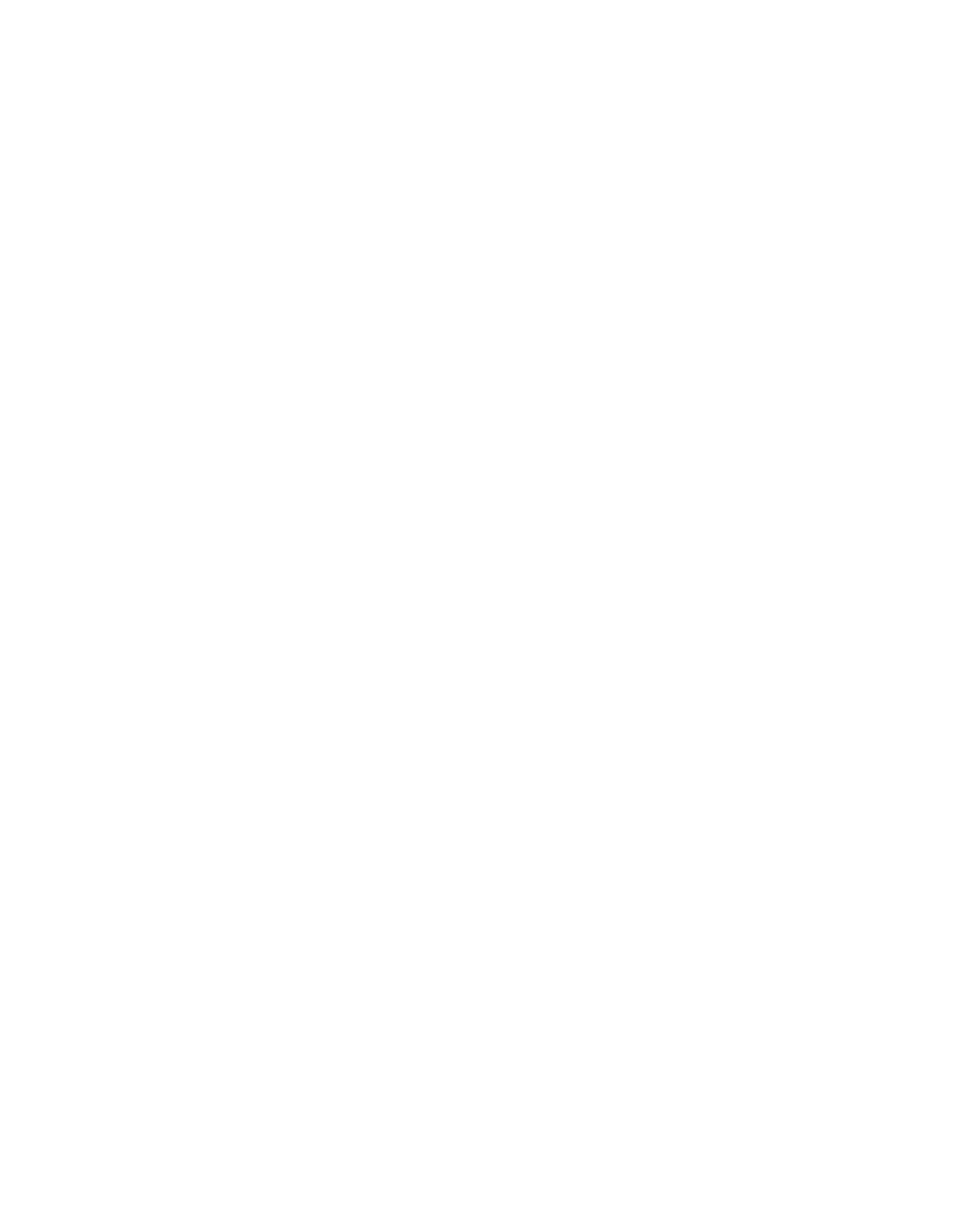

© 2021 The Authors. The Journal of Dermatology published by John Wiley & Sons Australia, Ltd 7 on behalf of Japanese Dermatological Association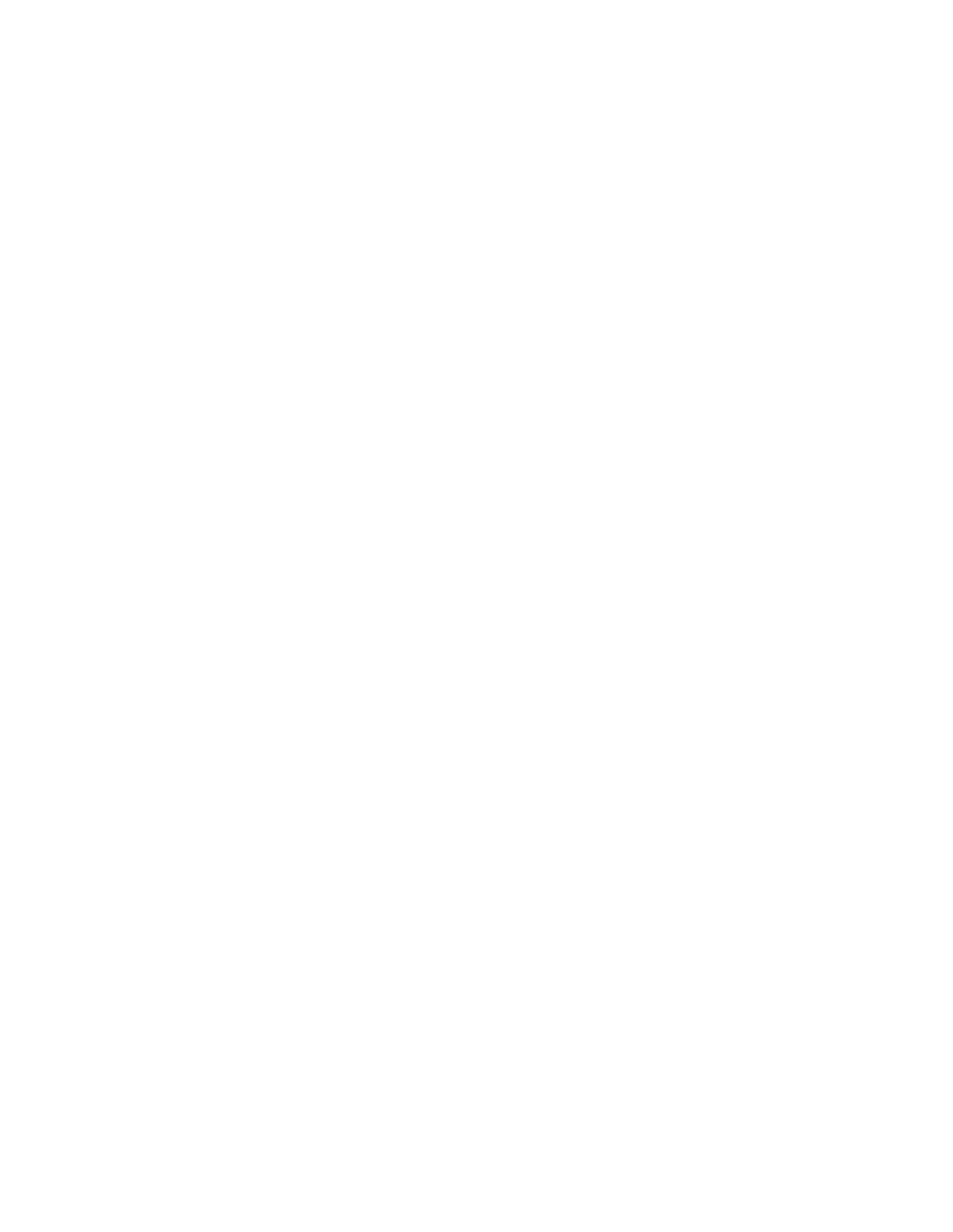|                                                                 | Sofpironium<br>$(n = 141)$<br>Incidence, $n$ (%) | Vehicle<br>$(n = 140)$ |
|-----------------------------------------------------------------|--------------------------------------------------|------------------------|
| <b>TEAE</b>                                                     |                                                  |                        |
| Any                                                             | 62 (44.0)                                        | 43 (30.7)              |
| Drug-related                                                    | 23 (16.3)                                        | 7(5.0)                 |
| Serious                                                         | 0                                                | 2(1.4)                 |
| Discontinuation due<br>to TEAE                                  | 1(0.7)                                           | 0                      |
| Death                                                           | 0                                                | 0                      |
| TEAE by severity                                                |                                                  |                        |
| Mild                                                            | 60 (42.6)                                        | 38 (27.1)              |
| Moderate                                                        | 2(1.4)                                           | 4(2.9)                 |
| Severe                                                          | 0                                                | 1(0.7)                 |
| Common TEAE reported in >2% of patients in sofpironium<br>group |                                                  |                        |
| Nasopharyngitis                                                 | 20 (14.2)                                        | 8(5.7)                 |
| Dermatitis at                                                   | 12(8.5)                                          | 3(2.1)                 |
| the application site                                            |                                                  |                        |
| Erythema at                                                     | 8(5.7)                                           | 1(0.7)                 |
| the application site                                            |                                                  |                        |
| Eczema                                                          | 6(4.3)                                           | 5(3.6)                 |
| Miliaria                                                        | 5(3.5)                                           | 1(0.7)                 |
| Acne                                                            | 2(1.4)                                           | 4(2.9)                 |
| Tinea pedis                                                     | 3(2.1)                                           | 0                      |
| Pruritus at                                                     | 3(2.1)                                           | 0                      |
| the application site                                            |                                                  |                        |
| Eczema at                                                       | 3(2.1)                                           | 1(0.7)                 |
| the application site                                            |                                                  |                        |
| Anticholinergic TEAE                                            |                                                  |                        |
| Thirst                                                          | 2(1.4)                                           | 0                      |
| Constipation                                                    | 1(0.7)                                           | 0                      |
| <b>Mydriasis</b>                                                | 1(0.7)                                           | 0                      |
| Headache                                                        | 0                                                | 1(0.7)                 |
| Vision blurred                                                  | 0                                                | 1(0.7)                 |

|                               |  | Table 4. Incidence of treatment-emergent adverse events |  |  |
|-------------------------------|--|---------------------------------------------------------|--|--|
| (TEAE) in safety analysis set |  |                                                         |  |  |

MedDRA version 21.1.

Patients with primary axillary hyperhidrosis who had a HDSS of 3 or 4 and a 5-min gravimetric weight of sweat per side of 50 mg or more in both axillae at baseline were eligible to participate in this study. Given the similarity between the study patient population and the patient population that will use sof pironium after market launch, the efficacy and safety of sof pironium in the study may be generalizable to clinical practice. Primary axillary hyperhidrosis is a refractory disease that not only limits daily and social activities, but also causes psychological and emotional distress.<sup>3,14,15</sup> In addition, this disease v interferes with daily activities due to limited choice of clothing and frequent changes of clothes or showers;<sup>16</sup> therefore, improvement to tolerable sweating with a HDSS of 1 or 2 after treatment is clinically significant. Furthermore, based on the belief that treatment-induced inhibition of sweating can be evaluated objectively and quantitatively by assessing the gravi metric weight of sweat, the primary end-point was defined as the proportion of patients with a HDSS of 1 or 2 at the end of treatment and a 50% or more reduction in total gravimetric

weight of sweat at the end of treatment relative to baseline. In the FAS, which was the primary analysis population, the pro portion of patients who achieved the primary end-point was higher in the sofpironium group than in the vehicle group with a statistically significant difference, demonstrating the efficacy of sofpironium. Similar analysis results were observed in the PPS. The improvement in the vehicle group may be explained by the placebo effect in the axilla, a unique environment in which both emotional and thermoregulatory sweating occurs, that resulted in reduced emotional sweating and thus reduced gravimetric weight of sweat.

In addition, a greater improvement in the sofpironium group than in the vehicle group with a statistically significant differ ence was observed in all secondary end-points. The secondary end-points included each component of combined primary end-point, and the results of the secondary end-points consistently supported the efficacy as measured by the primary end point, and the changes over time indicated as early improve ment as at week 2 in the sofpironium group. A phase 3, ran domized, vehicle-controlled studies of topical glycopyrronium, a topically administrated anticholinergic like sofpironium, was conducted in the USA and Germany. Topical glycopyrronium or vehicle was administrated to patients with primary axillary hyperhidrosis who had a HDSS of 3 or 4 for 4 weeks. Glycopyrronium significantly improved the patient assessment of sweating severity via the Axillary Sweating Daily Diary and the gravimetric weight of sweat as compared with the vehicle.<sup>17</sup> These improvements in subjective symptoms and gravimetric weight of sweat achieved with glycopyrronium in patients with primary axillary hyperhidrosis may support the efficacy of sof pironium in the present study.

In subgroup analyses, improvement was consistently greater in the sofpironium group than in the vehicle group in all sub groups stratified by age, sex, gravimetric weight of sweat at baseline and HDSS at baseline. Sofpironium is therefore expected to be effective regardless of age, sex and disease severity.

In this study, the incidence of adverse events was 44.0% in the sofpironium group and 30.7% in the vehicle group, and reported adverse events were generally mild or moderate in severity, with no deaths reported in either group and no serious adverse events reported in the sofpironium group. The most common adverse event was nasopharyngitis, which occurred more frequently in the sofpironium group than in the vehicle group, but all events of nasopharyngitis in the sofpironium group were incidental cold symptoms and therefore considered unrelated to sofpironium treatment. The adverse event leading to withdrawal from the study was mild erythema at the application site in one patient in the sof pironium group, which was found to be resolving at a follow up after withdrawal. Adverse events due to pharmacological anti cholinergic effects of sofpironium were thirst (1.4%, 2/141 patients), constipation (0.7%, 1/141 patients) and mydriasis  $(0.7\%$ ,  $1/141$  patients) in the sofpironium group, and all of these events were mild in severity and resolved without interruption or discontinuation of sofpironium, indicating that the safety risk due to anticholinergic effects of sofpironium is low and controllable. As mentioned in the Introduction section, one-third of patients treated

8 **8** © 2021 The Authors. *The Journal of Dermatology* published by John Wiley & Sons Australia, Ltd on behalf of Japanese Dermatological Association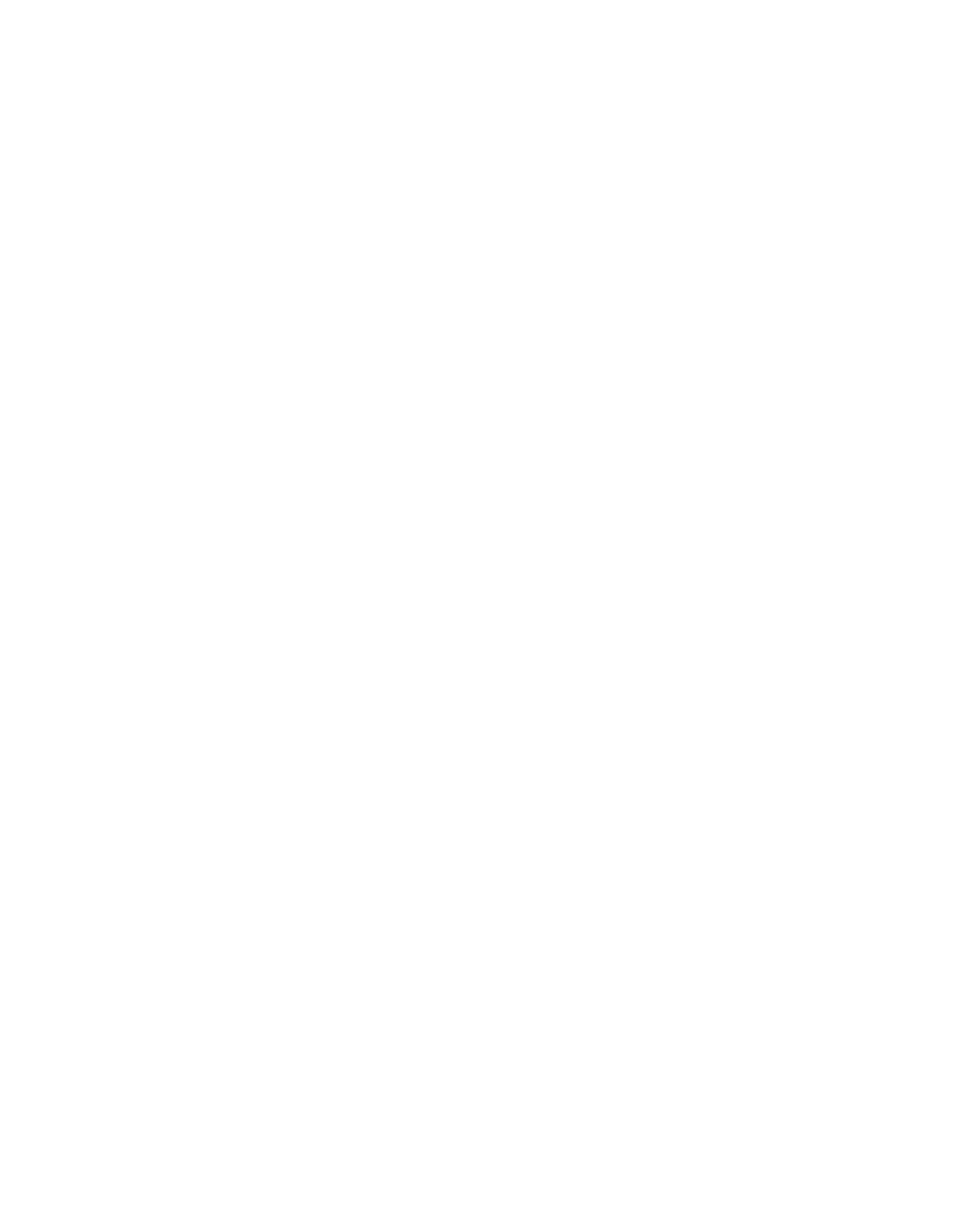with an oral anticholinergic have been reported to withdraw from treatment because of anticholinergic adverse effects;<sup>5</sup> therefore, the safety risk due to anticholinergic effects of sofpironium were expected to be lower than that of oral anticholinergics. The inci dence of adverse events at the application site was 21.3% in the sofpironium group and 5.0% in the vehicle group, being higher in the sofpironium group than in the vehicle group. In the assessment of local tolerance, the mean was higher in the sofpironium group than in the vehicle group for all variables at week 6. In the sofpironium group, common adverse events (incidence) were dermatitis at the application site (8.5%), erythema at the application site (5.7%), miliaria (3.5%), pruritus at the application site (2.1%) and eczema at the application site (2.1%). Of these events, erythema at the application site in three patients and dermatitis at the appli cation site in one patient led to interruption or discontinuation of sofpironium, and then resolved or were resolving. Taken together, sofpironium is associated with a risk of dermatitis and irritant reactions at the application site, but this risk is plausible in that sofpironium is intended for topical use and may be controllable because these changes were reversible and did not substantially preclude continued use. There were no notable changes in laboratory val ues or vital signs. In this study, the adverse events occurred in 30.7% in the vehicle group; however, the incidence is not higher than those of vehicle groups (32.3–56%) in the clinical studies of other topical preparations.17-21

This study had limitations: it was not designed to evaluate the long-term safety and efficacy (a long-term study is under way) or the efficacy and safety of sofpironium in combination with occlusive dressing therapy or other drugs.

This study demonstrated the efficacy of 5% sofpironium applied to the axillae once daily at bedtime for 6 weeks. Sof pironium is the first topical preparation in Japan that has been demonstrated to be effective and safe for treatment of primary axillary hyperhidrosis in a double-blind, randomized, controlled study. Sofpironium is highly convenient in that it is a self-ad ministrated topical preparation, and this gel, unlike i.d. administrated botulinum toxin type A treatment, is not invasive. In addition, because the incidence of systemic adverse drug reactions of concern due to the nature of the anticholinergic was low, treatment with topical sofpironium may be less problematic than oral anticholinergic therapy. Dermatitis and irritant reactions at the application site occurred; however, many of these events were mild in severity, the incidences were not as high as expected as the topical preparation and treatment could be continued, indicating that the risk may be acceptable. In conclusion, 5% sofpironium was confirmed to be effective and safe in Japanese patients with primary axillary hyperhidro sis. It is expected to be widely used as first-line treatment for this disease in Japan and improve the QOL of many patients.

ACKNOWLEDGMENTS: We sincerely appreciate the cooperation of the medical staff of institutions that participated in the study.

CONFLICT OF INTEREST: This study was funded by Kaken Pharmaceutical. H. Y. received a consultancy fee and/or com mission fee from Kaken Pharmaceutical. H. Y., T. F., M. I., T. O., H. K., R. M., Y. M., A. K. and A. Y. received fees as resource speakers from Kaken Pharmaceutical. H. Y. received fees for arranging education from Kaken Pharmaceutical. O. T. has stock in Kaken Pharmaceutical. M. A., T. Y. and S. T. are employees of Kaken Pharmaceutical and have stock in Kaken Pharmaceutical. With funding from Kaken Pharmaceutical, Medical Professional Relations assisted in the writing and editing of this paper.

#### **REFERENCES**

- 1 Nawrocki S, Cha J. The etiology, diagnosis, and management of hyperhidrosis: A comprehensive review: Etiology and clinical workup. J Am Acad Dermatol 2019; 81: 657–666.
- 2 Fujimoto T, Kawahara K, Yokozeki H. Epidemiological study and considerations of focal hyperhidrosis in Japan. From questionnaire analysis. J Dermatol 2013; 40: 886–890.
- 3 Fujimoto T, Yokozeki H, Katayama I et al. Guidelines of the Japa nese dermatological association, clinical guidelines for primary focal hyperhidrosis (revised edition in 2015). Jpn J Dermatol 2015; 125: 1379–1400. (article in Japanese).
- 4 Ohshima Y, Tamada Y, Yokozeki H et al. The efficacy and safety of botulinum toxin type a in patients with primary axillary hyper hidrosis. Nishinihon. J Dermatology 2013; 75: 357-364. (article in Japanese).
- 5 Nawrocki S, Cha J. The etiology, diagnosis, and management of hyperhidrosis: a comprehensive review: therapeutic options. J Am Acad Dermatol 2019; 81: 669–680.
- 6 Schlereth T, Dieterich M, Birklein F. Hyperhidrosis causes and treatment of enhanced sweating. Dtsch Arztebl Int 2009; 106: 32– 37.
- 7 Lee HJ, Soliman MR. Anti-inflammatory steroids without pituitary adrenal suppression. Science 1982; 215: 989–991.
- 8 Bodor N, Sloan KB, Higuchi T, Sasahara K. Improved delivery through biological membranes. 4. Prodrugs of L-dopa. J Med Chem 1977; 20: 1435–1445.
- 9 Wu WM, Buchwald P, Mori N, Ji F, Wu J, Bodor N. Pharmacokinetic and pharmacodynamic evaluations of the zwitterionic metabolite of a new series of N-substituted soft anticholinergics. Pharm Res 2005; 22: 2035–2044.
- 10 Solish N, Bertucci V, Dansereau A et al. A comprehensive approach to the recognition, diagnosis, and severity-based treat ment of focal hyperhidrosis: recommendations of the Canadian Hyperhidrosis Advisory Committee. Dermatol Surg 2007; 33: 908– 923.
- 11 Finlay AY, Khan GK. Dermatology Life Quality Index (DLQI)–a simple practical measure for routine clinical use. Clin Exp Dermatol 1994; 19: 210–216.
- 12 Kirsch BM, Burke L, Hobart J, Angulo D, Walker PS. The hyperhidrosis disease severity measure-axillary: conceptualization and development of item content. J Drugs Dermatol 2018; 17: 707– 714.
- 13 Sammons JE, Khachemoune A. Axillary hyperhidrosis: a focused review. J Dermatolog Treat 2017; 28: 582–590.
- 14 Strutton DR, Kowalski JW, Glaser DA, Stang PE. US prevalence of hyperhidrosis and impact on individuals with axillary hyperhidrosis: results from a national survey. J Am Acad Dermatol 2004; 51: 241– 248.
- 15 Hornberger J, Grimes K, Naumann M et al. Recognition, diagnosis, and treatment of primary focal hyperhidrosis. J Am Acad Dermatol 2004; 51: 274–286.
- 16 Hamm H. Impact of hyperhidrosis on quality of life and its assess ment. Dermatol Clin 2014; 32: 467–476.
- 17 Glaser DA, Hebert AA, Nast A et al. Topical glycopyrronium tosylate for the treatment of primary axillary hyperhidrosis: Results from the ATMOS-1 and ATMOS-2 phase 3 randomized controlled trials. J Am Acad Dermatol 2019; 80: 128–138.
- 18 Saeki H, Baba N, Oshiden K et al. Phase 2, randomized, doubleblind, placebo-controlled, 4-week study to evaluate the safety and

© 2021 The Authors. The Journal of Dermatology published by John Wiley & Sons Australia, Ltd 9 on behalf of Japanese Dermatological Association